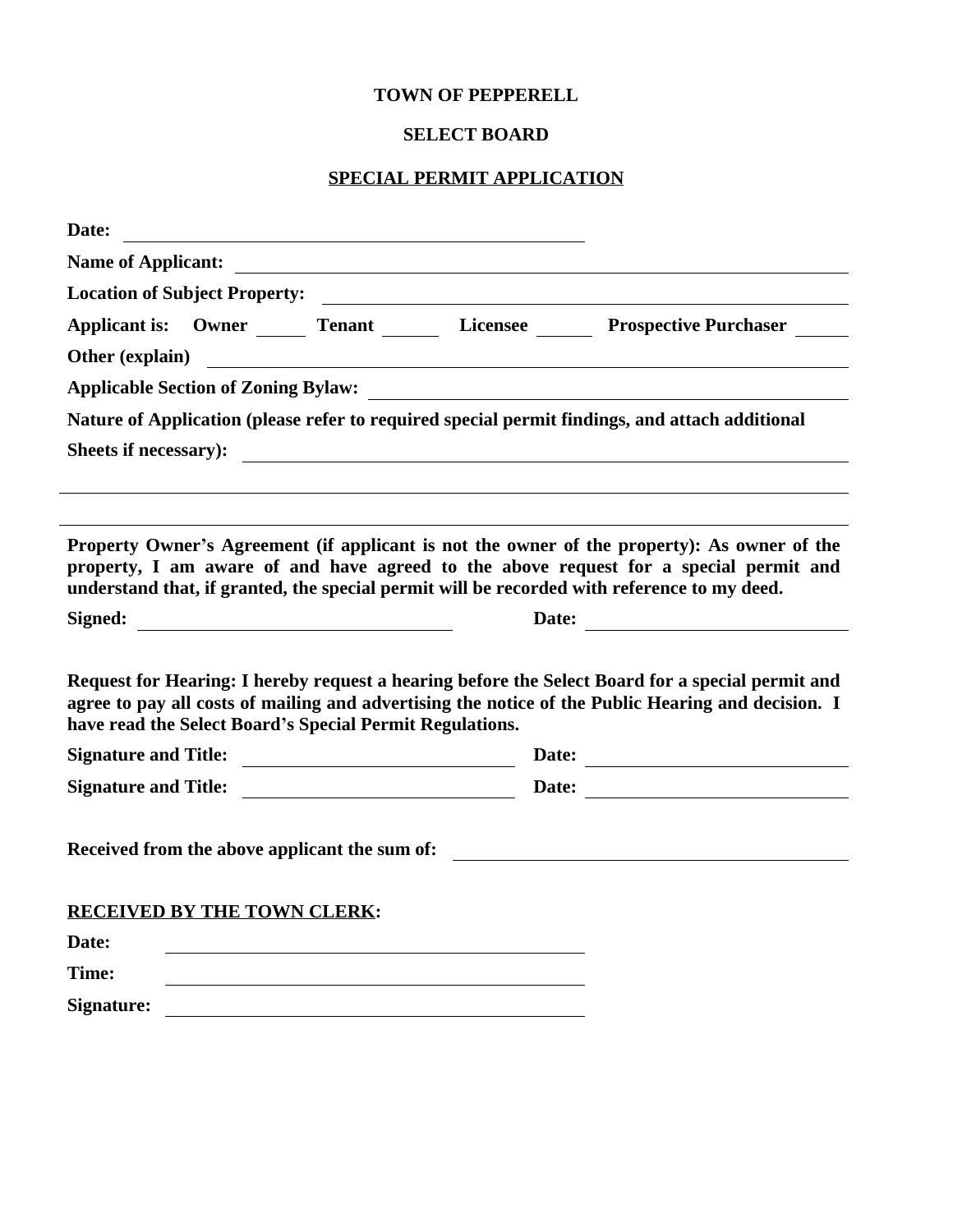### **APPENDIX A Consultant Fee Schedule**

| <b>Table of</b><br><b>Principal Uses</b>                   | <b>Type</b>                                                                                                                                        | <b>Initial</b><br><b>Deposit</b> | <b>Plan</b><br><b>Requirements</b><br>from<br><b>Appendix B</b> |
|------------------------------------------------------------|----------------------------------------------------------------------------------------------------------------------------------------------------|----------------------------------|-----------------------------------------------------------------|
| Appendix A<br>Residential                                  | Boarding or lodging house in the Rural, Town,<br>Recreational or Suburban Residence District                                                       | \$250.00                         | $1-19$                                                          |
| Appendix C<br>Governmental or<br><b>Institutional Uses</b> | Cemetery in the Rural, Town, Recreational,<br>Suburban or Urban Residence District                                                                 | \$2,000.00                       | $1-19$                                                          |
|                                                            | Nonexempt commercial greenhouse in Town or<br><b>Suburban Residence District</b>                                                                   | \$250.00                         | $1-19$                                                          |
|                                                            | Nonexempt dairy, poultry or livestock farm in Town<br>or Suburban Residence District.                                                              | N/C                              | $1-19$                                                          |
|                                                            | Nonexempt farm or nursery in the Suburban or<br><b>Urban Residence District</b>                                                                    |                                  |                                                                 |
|                                                            | Nonexempt farm stand in the Rural, Town,<br>Recreational, Suburban or Urban Residence, or<br>Commercial district                                   |                                  |                                                                 |
|                                                            | Private club, lodge, organized camp or other non-<br>profit social or recreational use in the Rural, Town,<br>Urban or Suburban Residence District | \$250.00                         | $1-19$                                                          |
|                                                            | Restaurant in the Recreational or Urban Residence<br>District                                                                                      | \$250.00                         | $1-19$                                                          |
| Appendix D<br>Commercial<br>Uses                           | Motor vehicle light service in the Town,<br>Recreational or Suburban Residence, or Commercial<br>or Industrial District                            |                                  |                                                                 |
|                                                            | Motor vehicle general and body repair in the<br><b>Commercial District</b>                                                                         | \$500.00                         | $1-19$                                                          |
|                                                            | Kennel in the Rural, Town, Recreational or<br>Suburban Residence or Commercial District                                                            | \$500.00                         | $1 - 19$                                                        |
|                                                            | Animal clinic or hospital in the Rural, Town,<br>Recreational or Suburban Residence or Commercial<br>or Industrial District                        | \$500.00                         | $1-19$                                                          |
|                                                            | Nursing or convalescent home in the Commercial<br>District                                                                                         |                                  |                                                                 |
|                                                            | Funeral Home in the Town, Recreational, Suburban<br>or Urban Residence District                                                                    |                                  |                                                                 |
|                                                            | Nonprofit club or lodge in the Rural, Town,<br>Suburban or Urban Residence District                                                                | \$250.00                         | $1-19$                                                          |
| Appendix F<br><b>Industrial Uses</b>                       | Earth Removal in the Industrial District                                                                                                           | \$3,000.00                       | $1-19$                                                          |
| Appendix G<br>Other Uses                                   | Open air display of goods or merchandise accessory<br>to principal use in the Commercial District                                                  | \$500.00                         | $1-19$                                                          |
| <b>Other Special</b><br><b>Permits</b>                     | Special permit for soil removal incidental to<br>construction Zoning By-Law Sec. 6170                                                              | \$100.00                         | $1-19$                                                          |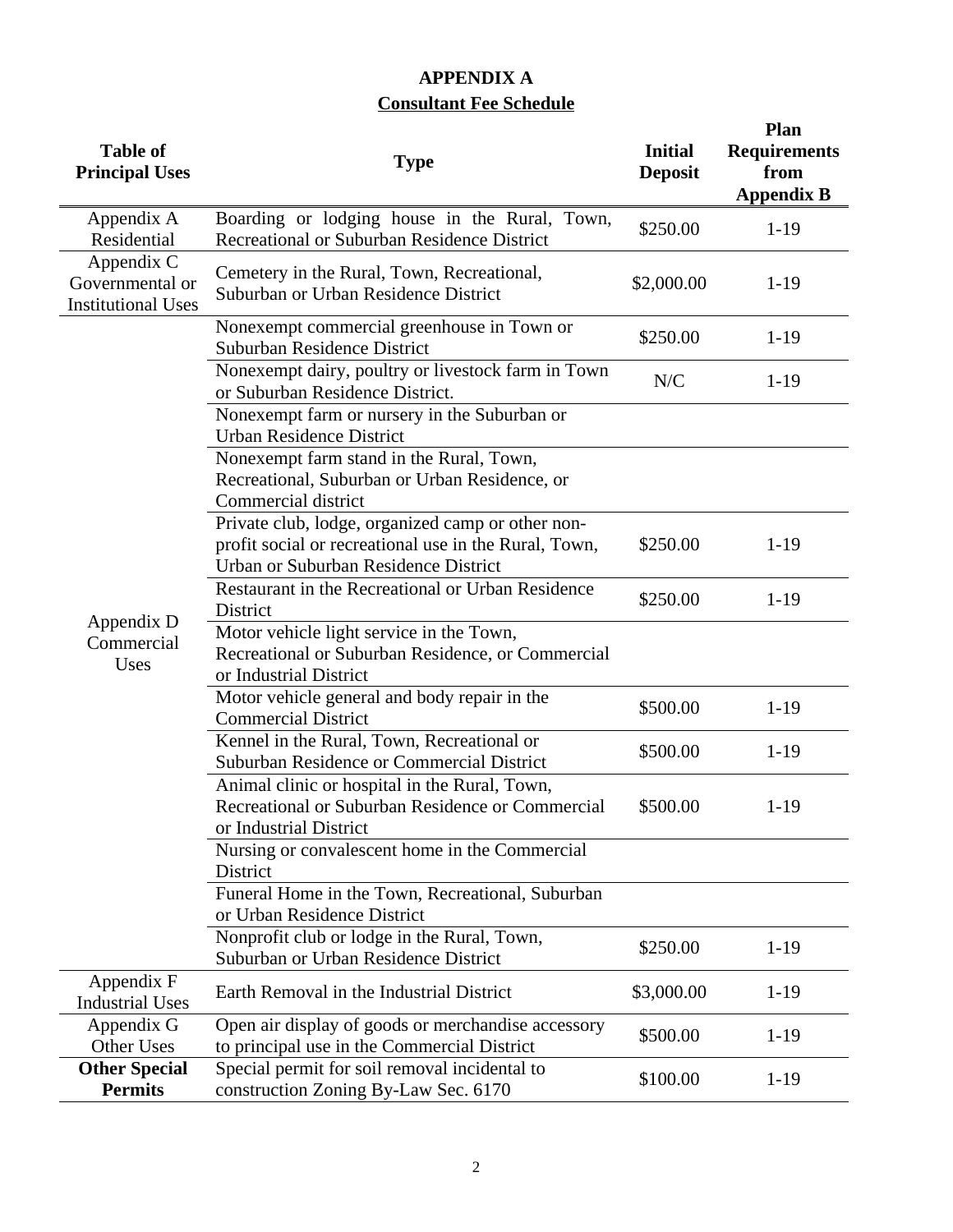### **APPENDIX B**

#### **SPECIAL PERMIT PLAN REQUIREMENTS AND CROSS REFERENCE NOTATION**

A required plan shall contain the following information unless clearly not applicable or waived upon applicant therefor. Please use this list; mark the correct column and submit with your application.

|     | <b>PLAN REQUIREMENTS</b>                                                                                                                                                                                                            | <b>ON PLAN</b> | <b>NOT APPLICABLE</b><br><b>TO THIS</b><br><b>APPLICATION</b> |
|-----|-------------------------------------------------------------------------------------------------------------------------------------------------------------------------------------------------------------------------------------|----------------|---------------------------------------------------------------|
| 1.  | North point, date, and scale                                                                                                                                                                                                        |                |                                                               |
| 2.  | Name and address of record owner; name and<br>address of applicant, attorney, engineer                                                                                                                                              |                |                                                               |
| 3.  | The complete property lines of the entire property to<br>which the application pertains                                                                                                                                             |                |                                                               |
| 4.  | The public ways with their names abutting the<br>property lines                                                                                                                                                                     |                |                                                               |
| 5.  | The Zoning District in which the property lies                                                                                                                                                                                      |                |                                                               |
| 6.  | Locus showing the property lines of all parcels<br>within 300 feet of the subject property and all<br>property directly affected or impacted by proposal in<br>question                                                             |                |                                                               |
| 7.  | Pepperell Assessors' Tax Map and Lot No. for the<br>subject property                                                                                                                                                                |                |                                                               |
| 8.  | Identify any public or common areas within the<br>property or on abutting properties                                                                                                                                                |                |                                                               |
| 9.  | Note any existing recorded variances and/or special<br>permits pertaining to the subject property or to any<br>abutting property                                                                                                    |                |                                                               |
| 10. | Location, shape and size of all existing and proposed<br>buildings, septic systems, and private wells on the<br>subject property                                                                                                    |                |                                                               |
| 11. | Location of all existing buildings, septic systems and<br>private wells on abutting properties                                                                                                                                      |                |                                                               |
| 12. | Location of the Base Flood Elevation on the property                                                                                                                                                                                |                |                                                               |
| 13. | Location of all easements, existing or proposed,<br>pertaining to the property and copies of the text of<br>existing or proposed documents, including but not<br>limited to, deed restrictions, easements, restrictive<br>covenants |                |                                                               |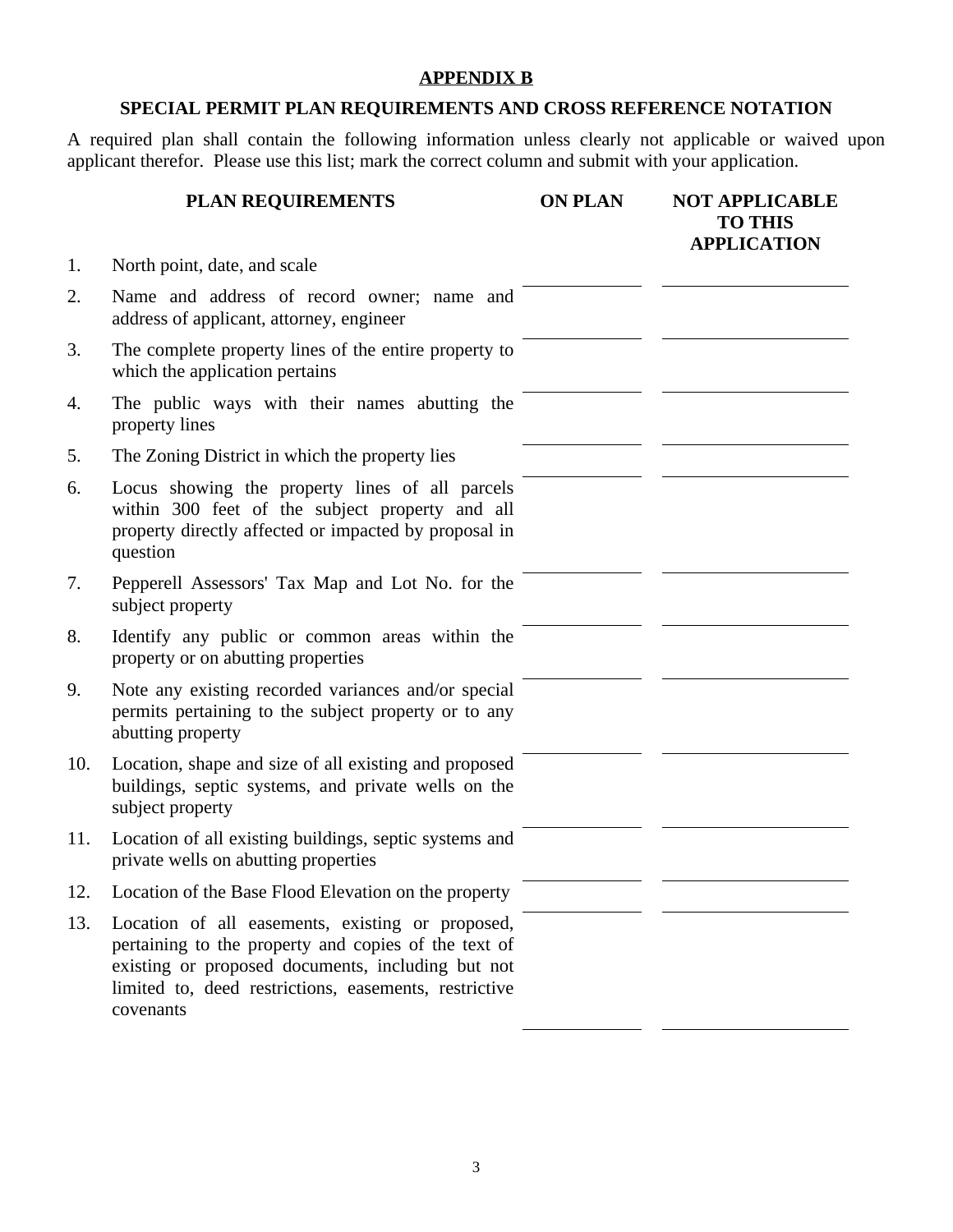#### **PLAN REQUIREMENTS ON PLAN NOT APPLICABLE**

# **TO THIS APPLICATION**

- 14. Location of all existing and pro-Dosed underground utilities on the property, including but not limited to, water, sewer, telephone, electrical, natural gas, or cable TV
- 15. All existing and proposed storm water drainage systems and calculations pertaining to the property, including but not limited to, open ditches, natural waterways, water bodies, and underground piping and culverts
- 16. The topography of the subject site in 2-foot contour intervals or a copy of the Septic Disposal System Plan for the site
- 17. The location, size, and shape of all areas within the property used or to be used for parking or driveways
- 18. Soil types on the property per the U.S. Soils Conservation Service detailed maps for the Town of Pepperell, 1974
- 19. Certification of a Massachusetts Registered Professional Civil Engineer. Seal of registration, signature, name and address of the Land Surveyor registered in Massachusetts who prepared this plan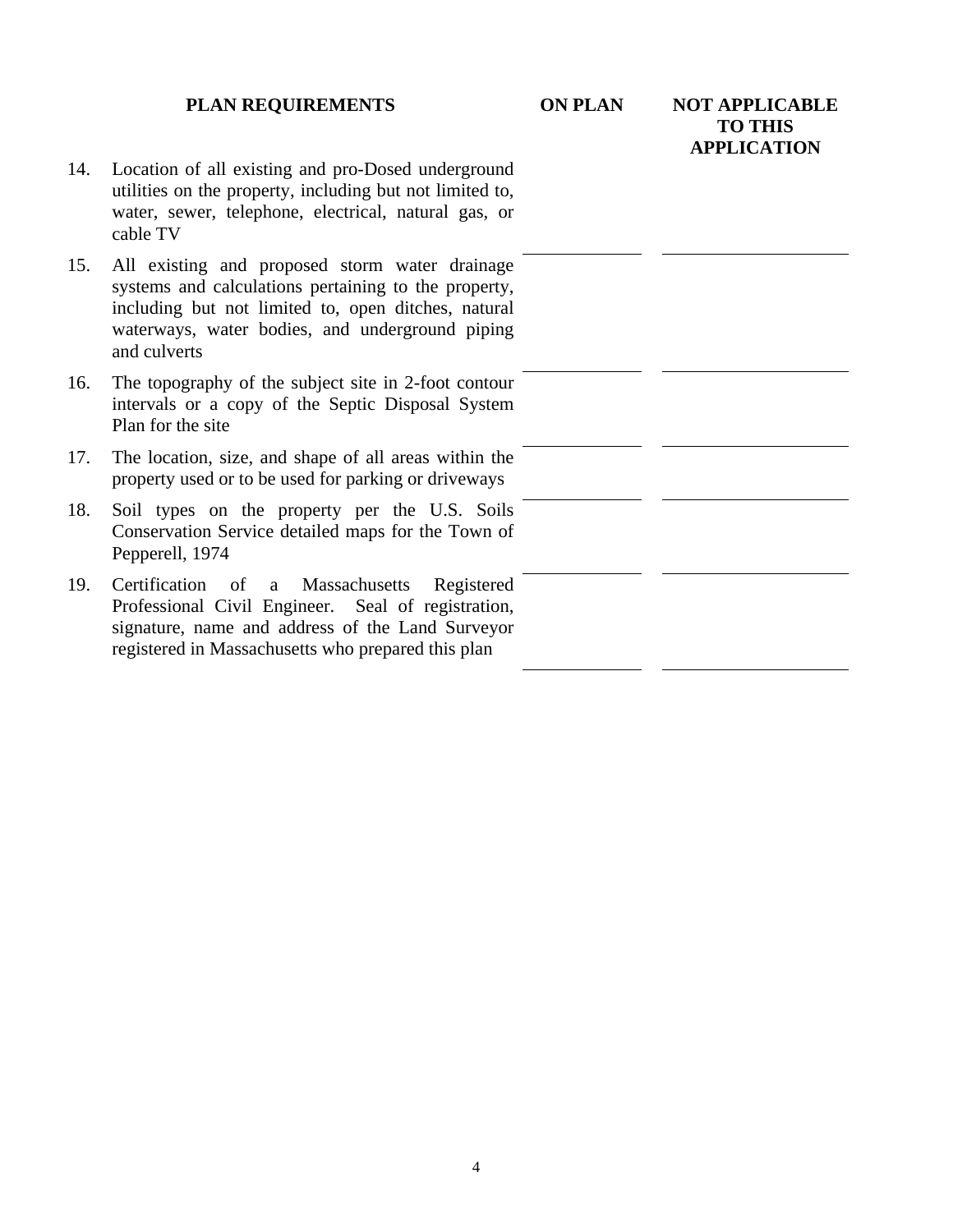## **SELECT BOARD SPECIAL PERMIT**

#### **Certified List of Parties in Interest Form**

Date: <u>\_\_\_\_\_\_\_\_\_\_\_\_\_\_\_\_\_\_\_\_\_\_\_\_\_\_\_\_\_\_\_\_\_\_</u>

Board of Assessors Town Hall Pepperell, MA 01463

 $Re:$  Tax Map  $#$  Parcel  $#$ 

The undersigned, being an applicant for approval of a special permit for the land referenced above, requests certification of the names and addresses of the parties in interest to this property as defined in Chapter 40A, §11: "the Petitioner, abutters, owners of land directly opposite on any public or private street or way, and abutters to the abutters within three hundred feet of the property line of the Petitioners as they appear on the most recent applicable tax list, notwithstanding that the land of any such owner is located in another city or town, the planning board of every abutting city or town."

Signature of Petitioner

\_\_\_\_\_\_\_\_\_\_\_\_\_\_\_\_\_\_\_\_\_\_\_\_\_\_\_\_\_\_\_\_\_\_\_\_\_\_\_\_\_\_\_\_

\_\_\_\_\_\_\_\_\_\_\_\_\_\_\_\_\_\_\_\_\_\_\_\_\_\_\_\_\_\_\_\_\_\_\_\_\_\_\_\_\_\_\_\_

\_\_\_\_\_\_\_\_\_\_\_\_\_\_\_\_\_\_\_\_\_\_\_\_\_\_\_\_\_\_\_\_\_\_\_\_\_\_\_\_\_\_\_\_

Address

TO: Pepperell Select Board

F'ROM: Pepperell Board of Assessors

This is to certify that at the time of the last assessment for taxation made by the Town of Pepperell, the names and addresses of the parties in interest to the parcel of land referenced above are as listed on the attached sheet(s).

Signature and Title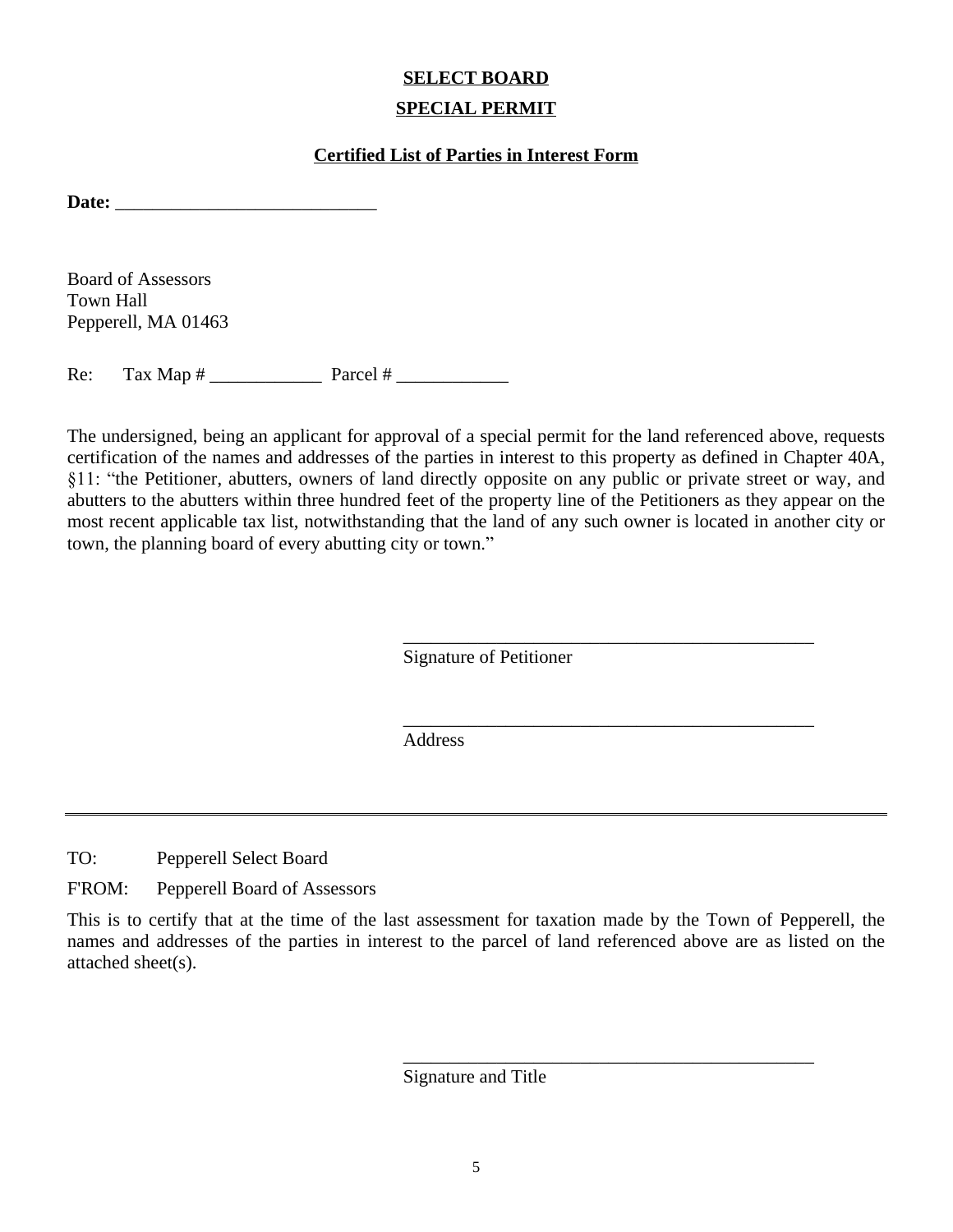# **SELECT BOARD SPECIAL PERMIT REQUEST FOR WAIVERS**

\_\_\_\_\_\_\_\_\_\_\_\_\_\_\_\_\_\_\_\_\_\_\_\_\_\_\_\_\_\_\_\_\_\_\_\_\_\_\_\_\_

Select Board Town Hall Pepperell, MA 01463

Dear Members:

I request the waivers to the plan requirements in Appendix B as listed below along with the reasons for such request.

| Signature of Petitioner/Agent |         |  |  |
|-------------------------------|---------|--|--|
| Waiver of requirement #       | because |  |  |
| Waiver of requirement #       | because |  |  |
| Waiver of requirement #       | because |  |  |
|                               |         |  |  |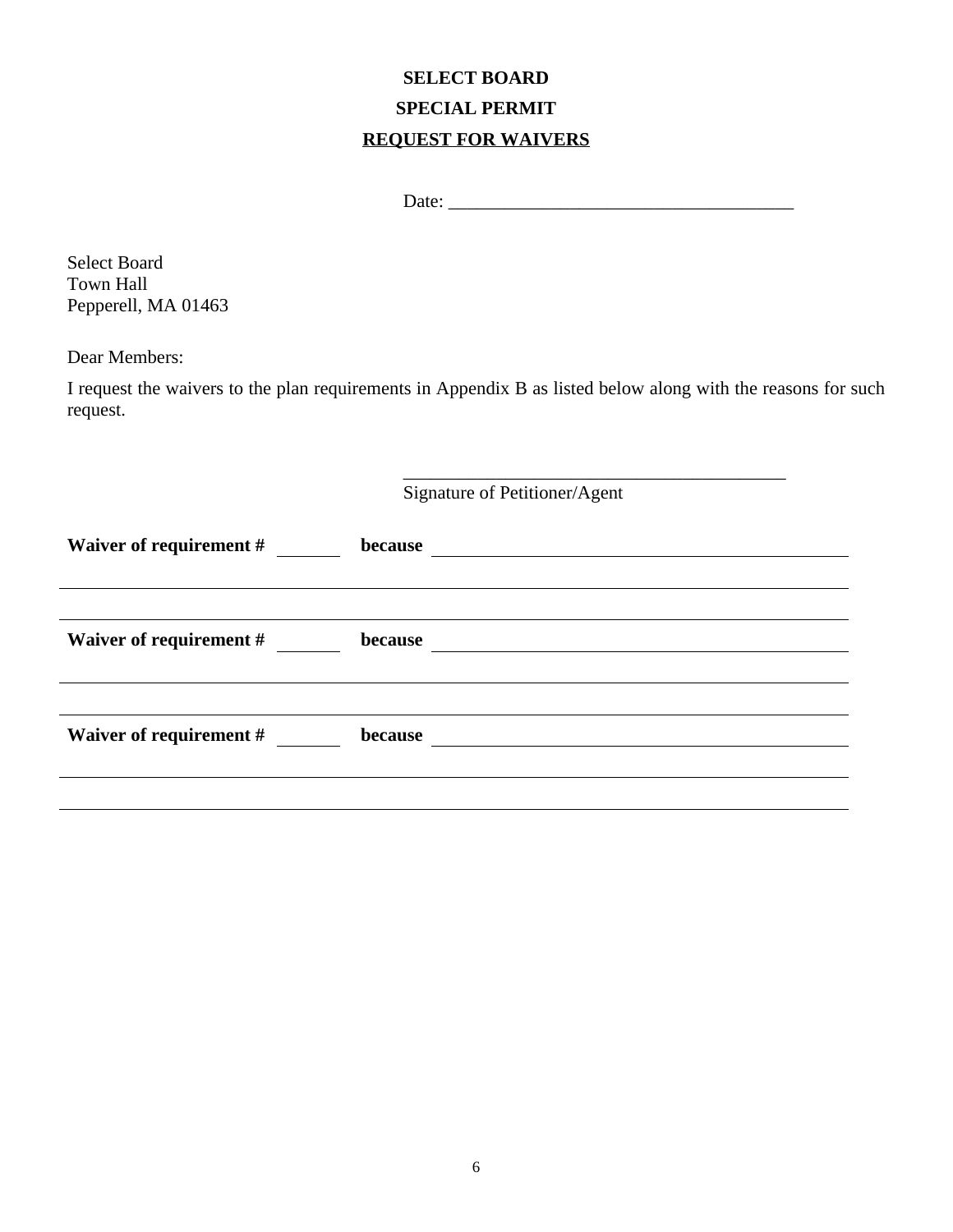#### **SELECT BOARD SPECIAL PERMIT RULES AND REGULATIONS – SELECT BOARD - SPECIAL PERMITS**

Adopted January 21, 1980 Revised February 27, 1980 Revised November 9, 1992 Revised January 11, 1993 Revised April 14, 2003

#### A. SPECIAL PERMIT GRANTING AUTHORITY

The Select Board shall be the special permit granting authority as authorized in the Zoning Bylaw of the Town of Pepperell, Massachusetts and shall hear and decide applications upon which it is empowered to act. These rules are promulgated in furtherance of and are subordinate to the provisions of M.G.L. and the Town's zoning bylaws. The authority for these rules is M.G.L. Chapter 40A §9.

#### B. ORGANIZATION

- 1. Chair. Powers and Duties. The Chair shall vote and be recorded on all special permits coming before the board. Subject to these rules, the Chair shall decide all points of order, unless overruled by a majority of the board in session at the time, and shall appoint such committees as may be found necessary or desirable on special permit related matters.
- 2. Clerk. The clerk of the Select Board shall be a member of the board, designated by the board. Subject to the direction of the board, the clerk shall supervise all of the clerical work of the board regarding special permits. In the absence of the Chair, the Clerk shall act as Chair.
- 3. Town Administrator. The Town Administrator, if one is appointed by the board, shall not be a member of the board and shall, subject to the direction of the board and the procedures stated herein, process all applications including keeping a record on Form SP, referring the applications, preparing and sending hearing notices, taking hearing and meeting minutes, drafting decisions and notifying petitioners and parties in interest of the decision.
- 4. Quorum. Three (3) members must be present for a quorum to hear and decide on a special permit.
- 5. Public Hearing. A public hearing shall be held on each application no later than 65 days from the date of the filing of the application with the Town Clerk. Notice of the hearing pursuant to the requirements of MGL Chapter 40A §11 shall be given to parties in interest by first class mail and shall be posted in Town Hall and published once a week for two consecutive weeks in a local newspaper generally distributed in Pepperell, and the first publication shall be at least fouteeen (14) days prior to the date of the hearing.

#### C. APPLICATIONS TO THE BOARD

- 1. Application Form. Every application for action by the Select Board shall be made on the official forms attached to these regulations. These forms may be obtained in the Select Board's office or from the Town Clerk. Any communication purporting to be an application may not be treated as such until such time as it is filed as hereinafter provided.
- 2. Plan for Project. Each application and petition to the Board shall be accompanied by a plan, unless clearly not applicable. In the case of the submission of plans measuring greater than  $11$ inches by 15 inches it is required that 10 copies be submitted with the application form. Plans shall show the information required as listed in Appendix A and as described in Appendix B. Appendix B shall be cross referenced with the plans and submitted as part of the application.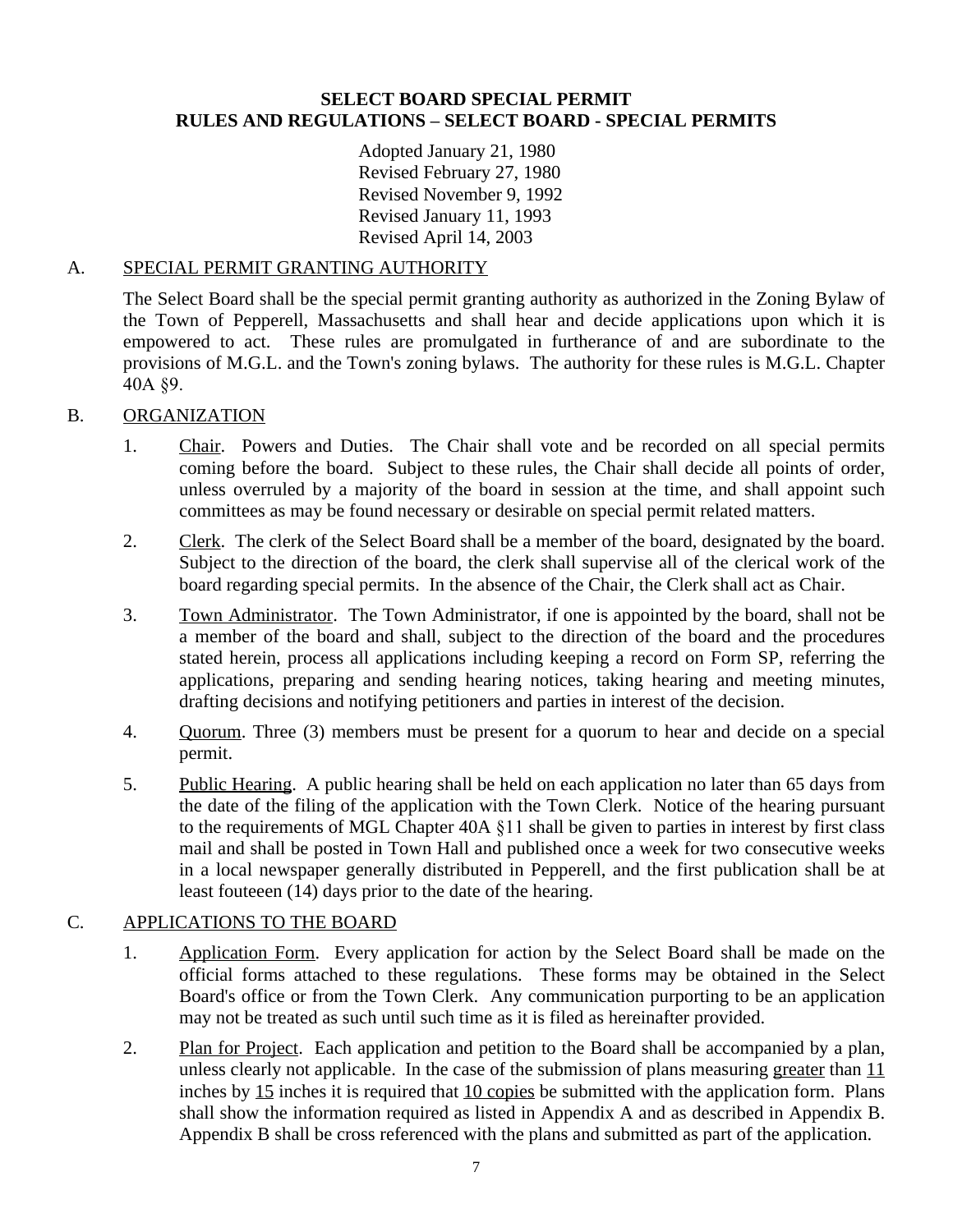- 3. Waiver of Plan Requirement. Strict compliance with the plan requirements in these rules and regulations may be waived at the public hearing, when, in the judgment of the Select Board, such action is in the public interest and not inconsistent with the intent of these regulations. The applicant shall submit a list of all waivers requested on the form provided at the end of these regulations, which list the applicant may later amend at the public hearing and which list the Board will act on at the public hearing.
- 4. Brief to the Board. It is recommended that every application for a special permit be supported by a brief statement, setting forth in detail all facts relied upon by the parties to support findings required for the particular special permit.

#### D. PROCEDURES

- 1. Filing. All applications shall be filed by the petitioner with the Town Clerk and a copy of said application, including the date and time of filing certified by the Town Clerk, shall be filed forthwith by the petitioner with the Select Board, together with the list of parties in interest certified by the Board of Assessors, the plans, copy of completed Appendix B and a nonreturnable filing fee in the amount of \$100.00. In addition to the non-returnable filing fee, the applicant shall file an amount equal to twice the number of parties in interest times the then current U.S. Postal rate for first class mail payable to the Town of Pepperell plus the cost of advertising the public hearing; and pursuant to M.G.L. Chapter 44, §53G, the Select Board shall require a review deposit for the employment of outside consultants to assist the Select Board in reviewing complex proposals and making findings and establishing conditions thereon.
- 2. Referral. Upon receipt of an application, the Select Board shall, within fourteen (14) days thereof, refer the application to such other boards and officials as is required by Section 9300, and as it deems advisable.
- 3. Public Hearing.
	- a. A public hearing shall be held on each application as required by law with due allowance for referrals as may be required.
	- b. All hearings shall be open to the public. No person shall be excluded unless he/she may be excluded for good cause shown.
	- c. An applicant may appear in his own behalf, or be represented by an agent or attorney. In the absence of representations at the hearing by an applicant, the Board shall decide the matter relying on the information and evidence it has received.
	- d. The required time limits for a public hearing and said action may be extended by written agreement between the Select Board and the applicant to a date certain as provided in M.G.L. Chapter 40A. A copy of such agreement shall be filed in the office of the Town Clerk.
	- e. The order of business for a public hearing shall be as follows:
		- (1) Chair opens hearing.
		- (2) Select Board's clerk reads public notice of hearing.
		- (3) Chair reviews order and conduct of hearing and enters exhibits and written briefs.
		- (4) Applicant's presentation (if any).
		- (5) Select Board's clerk reads written comments received.
		- (6) Questions and comments from Select Board.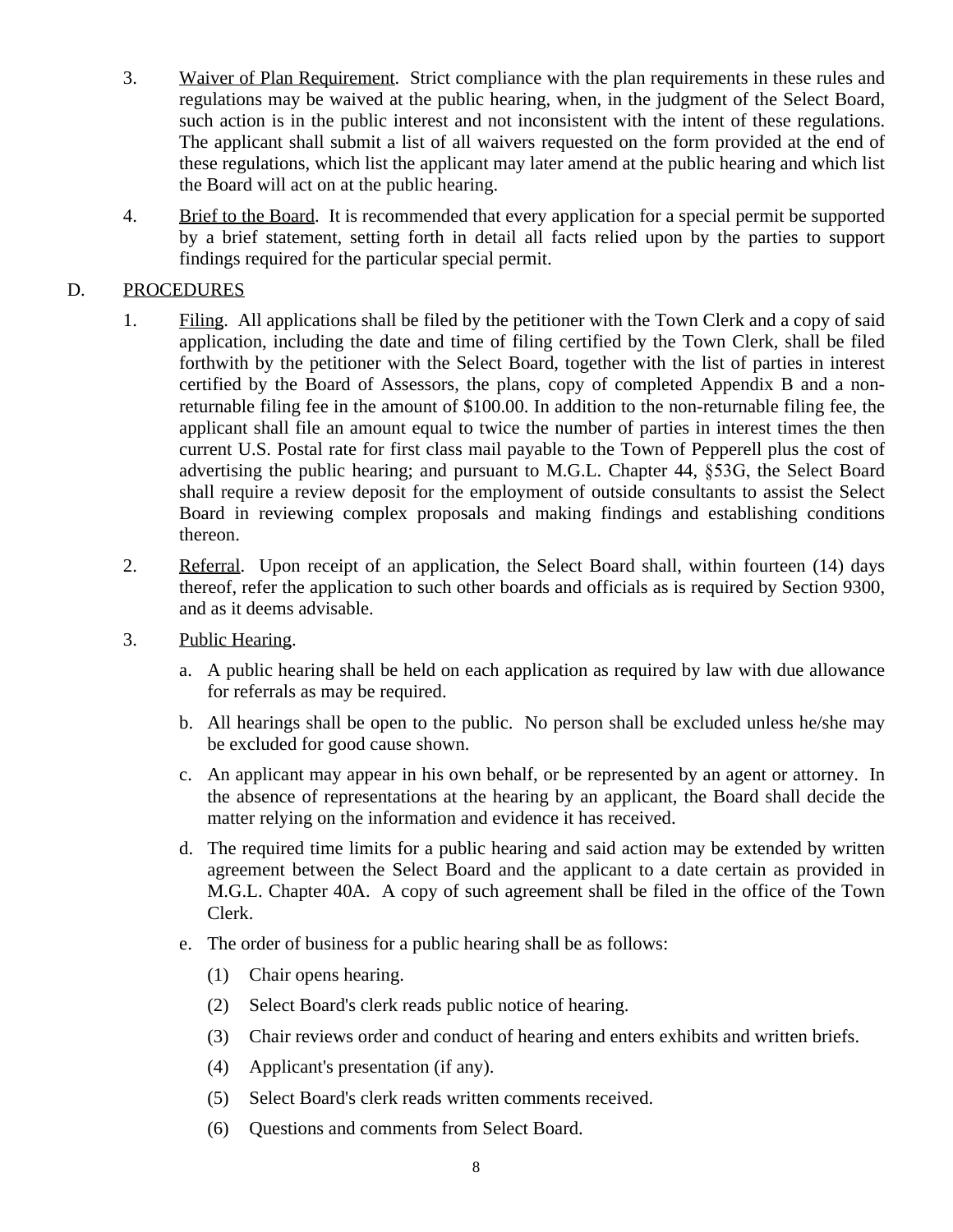- (7) Questions and comments from other Town officials.
- (8) Comments from those in attendance.
- (9) Applicant's rebuttal and further representations.
- (10) Board determination on waivers as to these rules, if any.
- (11) Additional comments or questions.
- (12) Board discussion, continuance to date certain, motions, etc.
- (13) Close hearing or adjournment to time certain.
- f. Persons speaking at a public hearing are requested to:
	- (1) Identify self and address and party represented, if any.
	- (2) All comments and questions must be addressed to the Select Board.
	- (3) The Select Board Chair may limit repetitive comments.
	- (4) Courtesy and decorum are expected.
- g. The record of the case shall include only matters submitted to the public hearing.
- h. The Board will not attempt to keep a verbatim record but will accommodate (but not pay for) any person's stenographer, preferably with advance notice.

#### E. DISPOSITION BY THE BOARD

- 1. Record Requirements. No request for a special permit shall be granted unless and until the Board makes written findings with reference to zoning bylaw requirements. A record of the proceedings shall be made indicating the vote of each member upon each question, and setting forth clearly the reason for its decision and of its official actions, copies of all of which shall be filed in the office of the Town Clerk as required by law.
- 2. Voting Requirements. Grant of a special permit shall be a unanimous affirmative vote of three members of the Select Board.
- 3. Withdrawal. An application may be withdrawn without prejudice prior to the publication of the notice of the public hearing, but thereafter may be withdrawn without prejudice only with the approval of the Select Board.
- 4. Limitation on Grant. Special permits shall lapse if a substantial use thereof or construction thereunder has not begun, except for good cause, within 24 months following the filing of the special permit approval (plus such time required to pursue or await the determination of an appeal referred to in G.L. Chapter 40A, §17, from the grant thereof) with the Town Clerk.
- 5. Notice of Decision shall be given as required by M.G.L. Chapter 40A, §11. Copies of the Special Permit Decision shall be mailed, postage prepaid, to the applicant, owner if different from the applicant, the Town Clerk, Planning Board and the Building Inspector. Copies of the Notice of Decision shall be sent, postage prepaid, to the applicant, the Town Clerk, Planning Board and the Building Inspector, parties in interest and to every person present at the hearing who requested that notice be sent to him and stated the address to which such notice was to be sent.
- 6. Amendment of Conditions. The conditions of approval in a Special Permit which has been granted may be amended by filing an application for a special permit which shall be acted upon by the Select Board as if an original application.